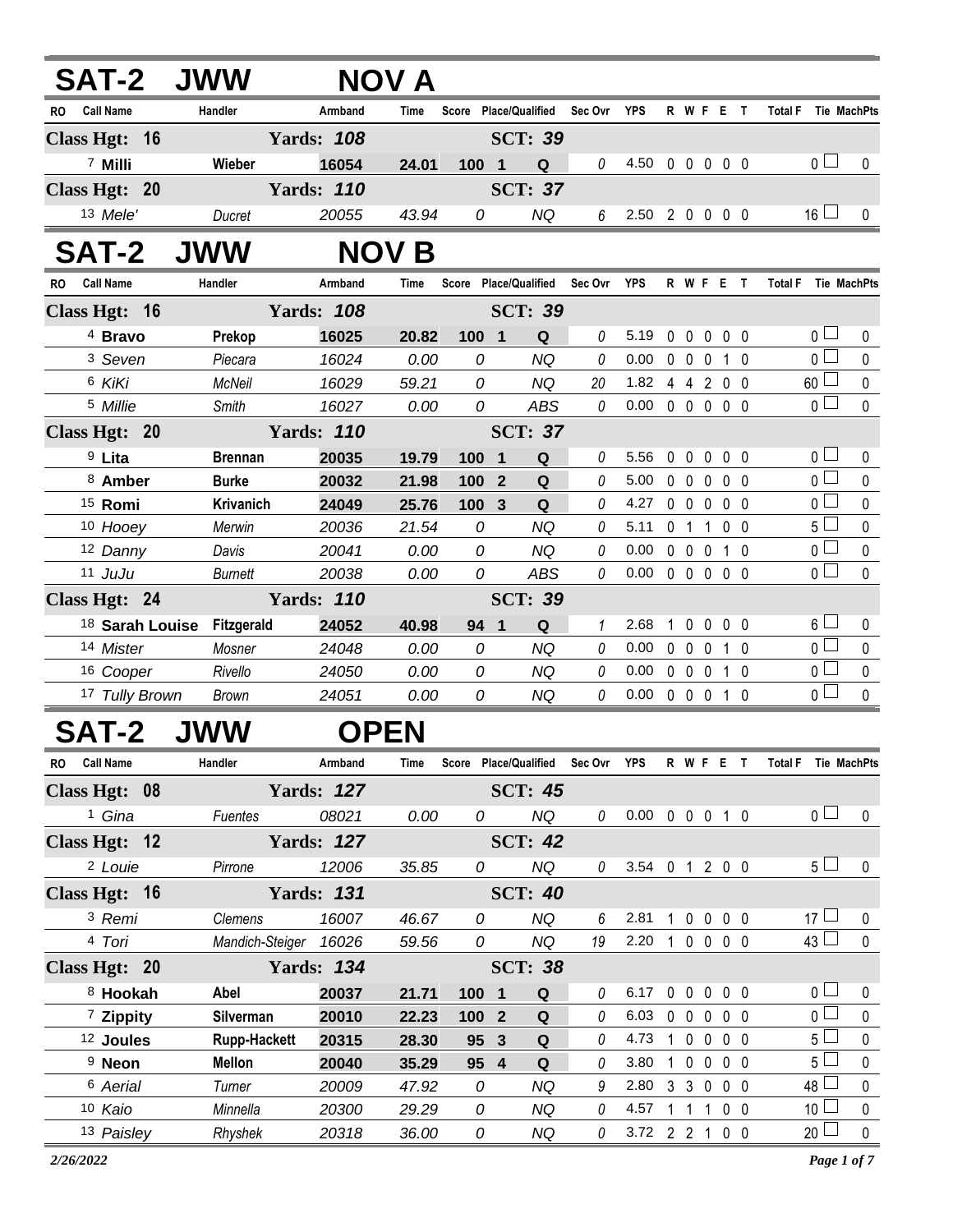| <b>Yards: 134</b><br>Class Hgt: 24 |                 |                   |       |       | <b>SCT: 41</b>        |                |                            |              |                                 |              |            |                                      |             |
|------------------------------------|-----------------|-------------------|-------|-------|-----------------------|----------------|----------------------------|--------------|---------------------------------|--------------|------------|--------------------------------------|-------------|
| <sup>11</sup> Mercy                | <b>Phillips</b> | 20307             | 43.64 | 91    | $\mathbf{1}$<br>Q     | 2              | 3.07                       |              | 1 0 0 0 0                       |              |            | g l                                  | 0           |
| 17 Kai                             | Coldiron        | 24013             | 41.56 | 0     | <b>NQ</b>             | 0              | 3.22 2 0 1 0 0             |              |                                 |              |            | 10 <sup>1</sup>                      | $\mathbf 0$ |
| 15 Conway                          | Koster          | 24014             | 0.00  | 0     | NQ                    | 0              | 0.00                       |              | 0 0 0 1 0                       |              |            | 0 l                                  | 0           |
| 20 Owens                           | Koster          | 24047             | 34.55 | 0     | <b>NQ</b>             | 0              | 3.88                       |              | 2 0 0 0 0                       |              |            | 10 <sup>1</sup>                      | $\pmb{0}$   |
| 18 Tallulah                        | <b>Burke</b>    | 24053             | 35.86 | 0     | <b>NQ</b>             | 0              | 3.74                       |              | 1 1 0 0 0                       |              |            | 10 <sup>1</sup>                      | 0           |
| 19 Monroe                          | Schmidt         | 24324             | 38.50 | 0     | <b>NQ</b>             | 0              | 3.48                       |              | 0 1 0 0 0                       |              |            | 5 <sub>1</sub>                       | $\pmb{0}$   |
| 16 Rodeo                           | Staivecki       | 24012             | 0.00  | 0     | <b>ABS</b>            | 0              | $0.00 \t0 \t0 \t0 \t0 \t0$ |              |                                 |              |            | 0 L                                  | $\pmb{0}$   |
| Class Hgt: 24C                     |                 | <b>Yards: 134</b> |       |       | <b>SCT: 38</b>        |                |                            |              |                                 |              |            |                                      |             |
| 21 Freedom                         | Pollard         | 24C329            | 43.82 | 0     | NQ                    | 5 <sup>5</sup> | 3.06 3 0 1 0 0             |              |                                 |              |            | $25 \Box$                            | $\mathbf 0$ |
| <b>SAT-2</b>                       | <b>JWW</b>      | EХ                |       |       |                       |                |                            |              |                                 |              |            |                                      |             |
| RO Call Name                       | Handler         | Armband           | Time  |       | Score Place/Qualified | Sec Ovr YPS    |                            |              | R W F E T                       |              |            | Total F Tie MachPts                  |             |
| Class Hgt: 12                      |                 | <b>Yards: 134</b> |       |       | <b>SCT: 41</b>        |                |                            |              |                                 |              |            |                                      |             |
| 42 Maverick                        | Edel            | 12292             | 38.29 | 0     | <b>NQ</b>             | 0              | 3.50 2 0 1 0 0             |              |                                 |              |            | 10 <sup>1</sup>                      | $\mathbf 0$ |
| Class Hgt: 16                      |                 | <b>Yards: 138</b> |       |       | <b>SCT: 39</b>        |                |                            |              |                                 |              |            |                                      |             |
| 75 Lane                            | <b>Bimonte</b>  | 16296             | 40.75 | 97 1  | Q                     | 1              | 3.39                       |              | $00000$                         |              |            | 3 <sup>L</sup>                       | 0           |
| 73 Matt                            | Cox             | 16008             | 34.41 | 0     | <b>NQ</b>             | 0              | 4.01                       |              | 1 1 0 0 0                       |              |            | 10 <sup>1</sup>                      | $\pmb{0}$   |
| 74 BAM                             | McNeil          | 16295             | 59.48 | 0     | <b>NQ</b>             | 20             | 2.32 2 1 0 0 0             |              |                                 |              |            | 75 l                                 | 0           |
| 76 Jack                            | Jaffe           | 16297             | 0.00  | 0     | <b>NQ</b>             | 0              | $0.00 \t0 \t0 \t0 \t1 \t0$ |              |                                 |              |            | 0 <sup>1</sup>                       | $\mathbf 0$ |
| Class Hgt: 20                      |                 | <b>Yards: 142</b> |       |       | <b>SCT: 38</b>        |                |                            |              |                                 |              |            |                                      |             |
| 154 Chase                          | Keens           | 20034             | 0.00  | 0     | <b>NQ</b>             | 0              | 0.00                       |              | 0 0 0 1 0                       |              |            | 0 <sub>1</sub>                       | 0           |
| 155 Cobber                         | Le Bel          | 20299             | 32.04 | 0     | <b>NQ</b>             | 0              | 4.43                       |              | 1 3 1 0 0                       |              |            | $20 \Box$                            | $\mathbf 0$ |
| 156 Bree                           | Meunier         | 20304             | 46.71 | 0     | NQ                    | 8              | 3.04                       |              | 3 0 2 0 0                       |              |            | 39 L                                 | 0           |
| 157 Tyrion                         | Borowski        | 20317             | 0.00  | 0     | <b>NQ</b>             | 0              | 0.00                       |              | 0 0 0 1 0                       |              |            | 0 <sub>0</sub>                       | $\pmb{0}$   |
| 158 Edge                           | Dunseith        | 20319             | 30.91 | 0     | <b>NQ</b>             | 0              | 4.59                       |              | 3 2 3 0 0                       |              |            | 25 <sup>1</sup>                      | 0           |
| 159 Nugget                         | Stahl           | 20320             | 0.00  | 0     | <b>NQ</b>             | 0              | 0.00                       |              | 0 0 0 1 0                       |              |            | 0 <sub>0</sub>                       | $\pmb{0}$   |
| 162 Bear                           | Caffrey         | 20323             | 0.00  | 0     | <b>NQ</b>             | 0              | 0.00                       |              | $0\quad 0\quad 0$               |              | 10         | 0 l                                  | 0           |
| 160 Zip Tie                        | Rocco           | 20321             | 0.00  | 0     | <b>ABS</b>            | $\theta$       | 0.00                       |              | $0\quad 0\quad 0\quad 0\quad 0$ |              |            | 0 <sup>1</sup>                       | $\mathbf 0$ |
| 161 Spyder                         | Frank           | 20322             | 0.00  | 0     | ABS                   | 0              | $0.00 \t0 \t0 \t0 \t0 \t0$ |              |                                 |              |            | 0 <sub>1</sub>                       | 0           |
| Class Hgt: 24                      |                 | <b>Yards: 142</b> |       |       | <b>SCT: 40</b>        |                |                            |              |                                 |              |            |                                      |             |
| 188 Jupiter                        | Schmoyer        | 24327             | 36.08 | 0     | <b>NQ</b>             | 0              | 3.94                       |              | 3 0 2 0 0                       |              |            | $15\perp$                            | 0           |
| 189 Carson                         | Durocher        | 24328             | 0.00  | 0     | <b>ABS</b>            | 0              | $0.00 \t0 \t0 \t0 \t0 \t0$ |              |                                 |              |            | 0 <sub>0</sub>                       | $\mathbf 0$ |
| SAT-2                              | <b>JWW</b>      | <b>MAS</b>        |       |       |                       |                |                            |              |                                 |              |            |                                      |             |
| <b>Call Name</b><br>RO.            | Handler         | Armband           | Time  |       | Score Place/Qualified | Sec Ovr        | <b>YPS</b>                 |              | R W F E T                       |              |            | <b>Total F</b><br><b>Tie MachPts</b> |             |
| Class Hgt: 08                      |                 | <b>Yards: 134</b> |       |       | <b>SCT: 44</b>        |                |                            |              |                                 |              |            |                                      |             |
| 16 Dot                             | Rotelle         | 08137             | 24.44 | 100 1 | Q                     | 0              | 5.48                       |              | 00000                           |              |            | 0 I                                  | 19          |
| <sup>12</sup> Bonus                | Rotelle         | 08127             | 27.25 | 100 2 | Q                     | 0              | 4.92                       |              | $0\quad 0\quad 0$               |              | $0\quad 0$ | 0 <sup>L</sup>                       | 16          |
| <sup>15</sup> Dart                 | Rotelle         | 08130             | 27.61 | 100 3 | Q                     | 0              | 4.85                       |              | 00000                           |              |            | 0 l                                  | 16          |
| <sup>7</sup> Spirit                | Rotelle         | 08120             | 27.93 | 100 4 | Q                     | 0              | 4.80                       |              | 00000                           |              |            | 0 L                                  | 16          |
| 13 Pop-Tart                        | <b>Scheiner</b> | 08122             | 34.88 | 100   | Q                     | 0              | 3.84                       |              | $0\quad 0\quad 0$               |              | $0\quad 0$ | 0 I                                  | 9           |
| <sup>9</sup> Bonnie                | Dare            | 08126             | 39.77 | 100   | Q                     | 0              | 3.37                       |              | $0\quad 0\quad 0$               |              | $0\quad 0$ | 0 l                                  | 4           |
| 11 Roxie                           | Cook            | 08133             | 29.67 | 0     | <b>NQ</b>             | 0              | 4.52                       | $\mathbf{1}$ | 0                               | $\mathbf{1}$ | $0\quad 0$ | ا 5                                  | 0           |
| 6 Brazen                           | Thompson        | 08136             | 48.05 | 0     | NQ                    | 4              | 2.79 0 1 1                 |              |                                 |              | $0\quad 0$ | $17 -$                               | $\pmb{0}$   |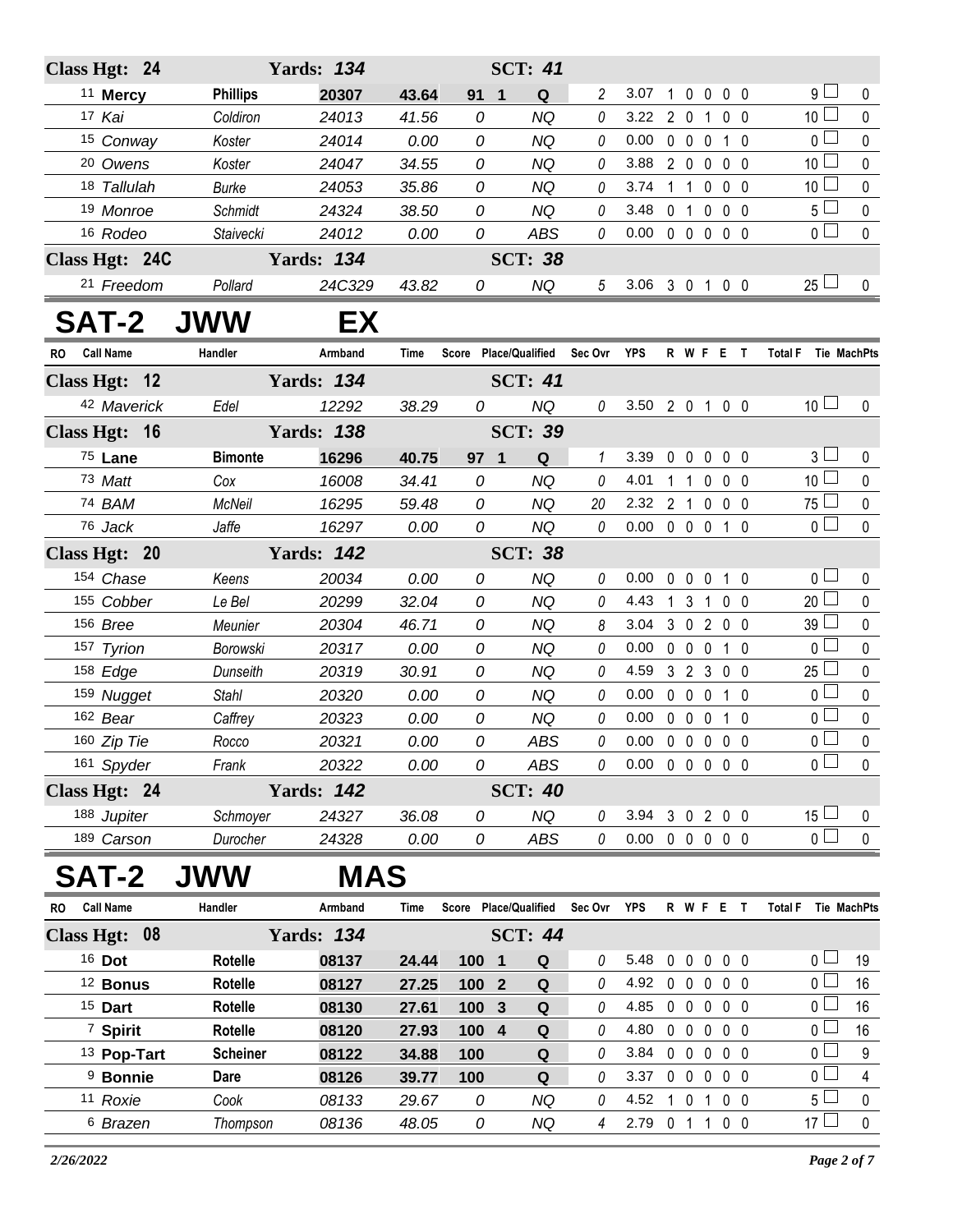| 14 Mia              | <b>Buchel</b>     | 08291             | 60.93 | 0                     | ΝQ             | 16           | 2.20                       | 3              | 1              |                     | 200               | 68              | 0              |
|---------------------|-------------------|-------------------|-------|-----------------------|----------------|--------------|----------------------------|----------------|----------------|---------------------|-------------------|-----------------|----------------|
| 8 Koga              | Kato              | 08123             | 0.00  | 0                     | <b>ABS</b>     | 0            | 0.00                       | $\Omega$       | $\mathbf 0$    | $\mathbf{0}$        | 0 <sub>0</sub>    | 0 <sup>1</sup>  | $\mathbf 0$    |
| 10 Tyler            | Zipperer          | 08132             | 0.00  | 0                     | <b>ABS</b>     | 0            | 0.00                       |                | $0\quad 0$     |                     | $0\quad 0\quad 0$ | 0 <sub>0</sub>  | $\mathbf 0$    |
| Class Hgt: 12       |                   | <b>Yards: 134</b> |       |                       | <b>SCT: 41</b> |              |                            |                |                |                     |                   |                 |                |
| 37 Pivot            | Waldron           | 12146             | 22.19 | 100 1                 | Q              | 0            | 6.04                       | $\mathbf{0}$   | $\mathbf 0$    | 0                   | $0\quad 0$        | 0 <sub>0</sub>  | 18             |
| 31 Dodge            | Rotelle           | 12150             | 27.44 | 100<br>$\overline{2}$ | Q              | 0            | 4.88                       |                | $0\quad 0$     | $\mathbf{0}$        | 0 <sub>0</sub>    | 0 L             | 13             |
| 41 OhNo             | <b>Marshall</b>   | 12151             | 33.56 | 100<br>3              | Q              | 0            | 3.99                       |                | $0\quad 0$     | 0                   | 0 <sub>0</sub>    | 0 <sup>1</sup>  | 7              |
| $29$ Sam            | <b>Marshall</b>   | 12140             | 37.28 | 100 4                 | Q              | 0            | 3.59                       |                | $0\quad 0$     | $\mathbf{0}$        | 0 <sub>0</sub>    | 0 <sub>l</sub>  | 3              |
| $28$ Joy            | Stoddard          | 12138             | 31.35 | 0                     | <b>NQ</b>      | 0            | 4.27                       |                | 2 <sub>2</sub> | $\overline{2}$      | 0 <sub>0</sub>    | 20              | $\mathbf 0$    |
| 30 Beau             | Preston           | 12139             | 30.27 | 0                     | <b>NQ</b>      | 0            | 4.43                       |                | $1\quad1$      | 0                   | $0\quad 0$        | 10 <sup>°</sup> | 0              |
| 32 Shameless        | Johnson           | 12141             | 37.87 | 0                     | <b>NQ</b>      | 0            | 3.54                       |                | $1\quad1$      | 0                   | 0 <sub>0</sub>    | 10              | 0              |
| 33 Ditto            | Prekop            | 12142             | 32.32 | 0                     | <b>NQ</b>      | 0            | 4.15                       | 2 <sub>1</sub> |                | 1                   | 0 <sub>0</sub>    | 15 <sup>L</sup> | 0              |
| 34 Gunner           | Lang              | 12143             | 30.66 | 0                     | <b>NQ</b>      | 0            | 4.37                       | $\mathbf 0$    | $\mathbf 0$    | $\overline{2}$      | $0\quad 0$        | 0 <sub>0</sub>  | 0              |
| 35 Roger            | Fitzgerald        | 12144             | 0.00  | 0                     | <b>NQ</b>      | 0            | 0.00                       |                | $0\quad 0$     | 0                   | 10                | $\Omega$        | 0              |
| 38 Zor-el           | Bergmann          | 12148             | 44.04 | 0                     | <b>NQ</b>      | 3            | 3.04                       | $\mathbf{1}$   | $\mathbf 0$    | 0                   | $0\quad 0$        | 14 <sup>1</sup> | 0              |
| 39 BB               | Visco             | 12155             | 0.00  | 0                     | NQ             | 0            | 0.00                       |                | 0 <sub>0</sub> | $\mathbf{0}$        | 1 0               | 0 <sub>1</sub>  | $\mathbf{0}$   |
| 40 Dutch            | Rotelle           | 12293             | 0.00  | 0                     | <b>NQ</b>      | 0            | 0.00                       |                | $0\quad 0$     | $\mathbf 0$         | $1\quad 0$        | 0 <sub>0</sub>  | $\pmb{0}$      |
| 36 Blu              | Dereka            | 12145             | 0.00  | 0                     | <b>ABS</b>     | 0            | 0.00                       |                |                |                     | 00000             | $\overline{0}$  | $\mathbf 0$    |
| Class Hgt: 16       |                   | <b>Yards: 138</b> |       |                       | <b>SCT: 39</b> |              |                            |                |                |                     |                   |                 |                |
| 55 Rigby            | <b>Suttner</b>    | 16165             | 23.64 | 100 1                 | Q              | 0            | 5.84                       | 0              | $\mathbf 0$    | $\mathbf 0$         | $0\quad 0$        | 0 <sub>0</sub>  | 15             |
| 58 Fred             | <b>Bintliff</b>   | 16169             | 25.33 | 100<br>$\overline{2}$ | Q              | 0            | 5.45                       | 0              | $\mathbf 0$    | 0                   | 0 <sub>0</sub>    | 0 <sub>0</sub>  | 13             |
| 66 Mysti            | <b>Turner</b>     | 16179             | 25.44 | $\mathbf{3}$<br>100   | Q              | 0            | 5.42                       | $\mathbf 0$    | $\mathbf 0$    | 0                   | 0 <sub>0</sub>    | 0 <sup>1</sup>  | 13             |
| 51 Grady            | Puro              | 16159             | 30.47 | 100 4                 | Q              | 0            | 4.53                       | $\mathbf 0$    | $\overline{0}$ | $\mathbf{0}$        | $0\quad 0$        | 0 <sub>l</sub>  | 8              |
| 60 Sadie            | <b>Baranowski</b> | 16172             | 34.65 | 100                   | Q              | 0            | 3.98                       | $\mathbf 0$    | $\mathbf 0$    | $\mathbf 0$         | 0 <sub>0</sub>    | 0 <sub>1</sub>  | $\overline{4}$ |
| 56 Lici             | Cimprich          | 16167             | 35.28 | 100                   | $\mathbf Q$    | 0            | 3.91                       |                | $0\quad 0$     | 0                   | $0\quad 0$        | 0 <sub>0</sub>  | 3              |
| 64 Flash            | Farquhar          | 16176             | 35.47 | 100                   | Q              | 0            | 3.89                       |                | $0\quad 0$     | $\mathbf 0$         | 0 <sub>0</sub>    | 0 l             | 3              |
| 59 Lizard           | <b>McNeil</b>     | 16171             | 36.32 | 100                   | Q              | 0            | 3.80                       |                | $0\quad 0$     | $\mathbf{0}$        | $0\quad 0$        | $\mathbf{0}$    | $\overline{2}$ |
| 48 Tobi             | White             | 16156             | 38.44 | 0                     | <b>NQ</b>      | 0            | 3.59                       |                | $2\quad 0$     | $\mathbf 0$         | $0\quad 0$        | 10              | $\pmb{0}$      |
| 49 Delaney          | Miele             | 16157             | 42.64 | 0                     | <b>NQ</b>      | 3            | 3.24                       |                | $1\quad1$      | $\mathbf 0$         | $0\quad 0$        | 19              | $\pmb{0}$      |
| 52 Squiggy          | Cook              | 16161             | 40.44 | 0                     | <b>NQ</b>      | $\mathbf{1}$ | 3.41 1 1 0 0 0             |                |                |                     |                   | 13 <sup>1</sup> | 0              |
| $53 \text{ } Si$    | Visco             | 16162             | 30.43 | 0                     | <b>NQ</b>      | 0            | 4.53                       |                |                |                     | 1 1 0 0 0         | $10$ $\Box$     | 0              |
| 54 Calliope         | McGowan           | 16164             | 40.53 | 0                     | <b>NQ</b>      | 1            | 3.40                       | $2 \t2 \t1$    |                |                     | 0 <sub>0</sub>    | 23              | $\mathbf{0}$   |
| 57 Spinner          | Fluet             | 16168             | 44.16 | 0                     | <b>NQ</b>      | 5            | 3.13                       |                |                |                     | 2 1 0 0 0         | 30 <sup>1</sup> | 0              |
| 61 Gibbs            | Cox               | 16173             | 0.00  | 0                     | <b>NQ</b>      | 0            | 0.00                       |                | $0\quad 0$     | $\mathbf 0$         | 1 0               | 0 <sup>1</sup>  | 0              |
| $62$ $Ive$          | <b>Buchma</b>     | 16174             | 33.60 | 0                     | <b>NQ</b>      | 0            | 4.11                       |                |                |                     | 1 2 0 0 0         | 15              | 0              |
| 63 SnapShot         | Johnson           | 16175             | 35.33 | 0                     | <b>NQ</b>      | 0            | 3.91                       |                | $1\quad0$      | $\mathbf 0$         | $0\quad 0$        | 5 <sup>1</sup>  | 0              |
| <sup>65</sup> Reese | <b>Brennan</b>    | 16177             | 43.36 | 0                     | NQ             | 4            | 3.18                       |                | $1\quad 0$     |                     | $0\quad 0\quad 0$ | 17              | 0              |
| 67 Solo             | White             | 16180             | 36.00 | 0                     | <b>NQ</b>      | 0            | 3.83                       |                |                |                     | 3 2 2 0 0         | 25              | 0              |
| 68 Lila             | <b>Bunin</b>      | 16181             | 33.47 | 0                     | <b>NQ</b>      | 0            | 4.12                       |                |                |                     | 3 0 0 0 0         | 15 <sup>1</sup> | 0              |
| 69 Pennie           | Kandle            | 16182             | 32.08 | 0                     | <b>NQ</b>      | 0            | 4.30                       |                |                | $2 \quad 2 \quad 2$ | $0\quad 0$        | 20              | 0              |
| 70 Kip              | Fronheiser        | 16183             | 27.53 | 0                     | <b>NQ</b>      | 0            | 5.01                       |                |                | $0 \t0 \t1$         | $0\quad 0$        | 0 <sub>0</sub>  | 0              |
| 71 Rhys             | Midura            | 16186             | 24.45 | 0                     | <b>NQ</b>      | 0            | 5.64                       |                | $0\quad 0$     | $\overline{1}$      | $0\quad 0$        | 0 <sub>0</sub>  | 0              |
| 72 Vita             | Schachte          | 16187             | 29.75 | 0                     | <b>NQ</b>      | 0            | 4.64                       |                |                |                     | 3 2 2 0 0         | $25 \Box$       | 0              |
| 50 Déjà vu          | Mygas             | 16158             | 0.00  | 0                     | ABS            | 0            | 0.00                       |                |                |                     | 00000             | 0 <sub>0</sub>  | $\mathbf 0$    |
| Class Hgt: 20       |                   | <b>Yards: 142</b> |       |                       | <b>SCT: 38</b> |              |                            |                |                |                     |                   |                 |                |
| 146 Cinder          | Mellon            | 20253             | 0.00  | 0                     | AIS            | 0            | $0.00 \t0 \t0 \t0 \t0 \t0$ |                |                |                     |                   | 0 <sub>0</sub>  | $\pmb{0}$      |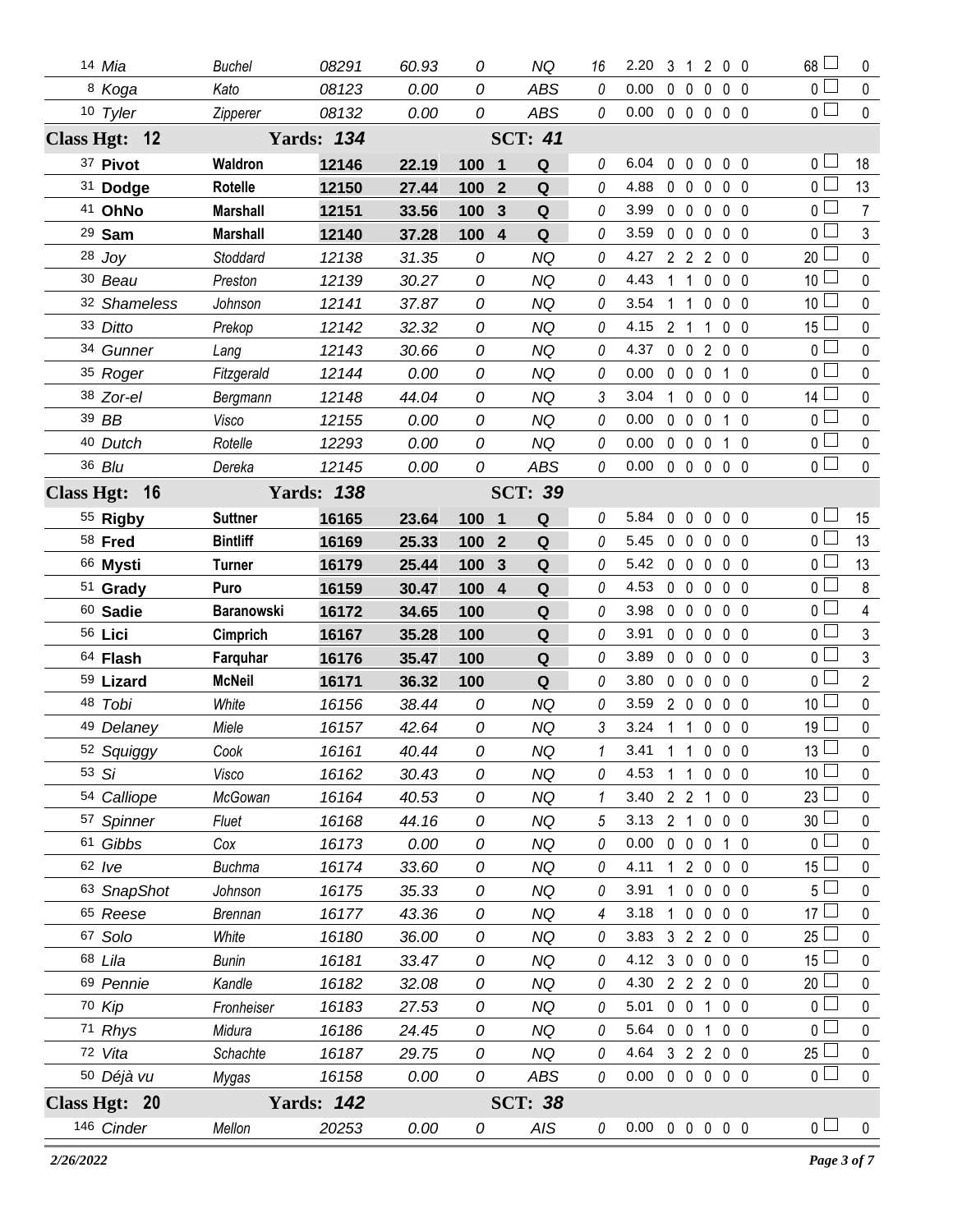| 143 Mike       | Simon            | 20249 | 22.69 | 100 | $\blacksquare$          | Q           | 0  | 6.26 | 0            | 0                   | $\theta$          | $0\quad 0$     |              | 0 <sub>1</sub>  | 15              |
|----------------|------------------|-------|-------|-----|-------------------------|-------------|----|------|--------------|---------------------|-------------------|----------------|--------------|-----------------|-----------------|
| 130 Billy      | <b>Knapp</b>     | 20234 | 22.82 | 100 | $\boldsymbol{2}$        | $\mathbf Q$ | 0  | 6.22 | $\mathbf 0$  | 0                   | 0                 | 0 <sub>0</sub> |              | 0 <sub>0</sub>  | 15              |
| 139 Keelie     | <b>Davis</b>     | 20244 | 22.97 | 100 | 3                       | Q           | 0  | 6.18 |              | $0\quad 0$          | $\mathbf 0$       | 0 <sub>0</sub> |              | 0 L             | 15              |
| 119 Fray       | Abel             | 20218 | 24.96 | 100 | $\overline{\mathbf{4}}$ | Q           | 0  | 5.69 | $\mathbf 0$  | $\mathbf 0$         | 0                 | 0 <sub>0</sub> |              | 0 <sub>0</sub>  | 13              |
| 122 Gracie     | Cardamone        | 20222 | 26.15 | 100 |                         | Q           | 0  | 5.43 | $0\quad 0$   |                     | $\mathbf 0$       | 0 <sub>0</sub> |              | 0 <sub>l</sub>  | 11              |
| 133 Kampay     | Le Bel           | 20250 | 26.23 | 100 |                         | ${\bf Q}$   | 0  | 5.41 | $\mathbf 0$  | $\mathbf 0$         | 0                 | 0 <sub>0</sub> |              | 0 <sub>l</sub>  | 11              |
| 118 O'Neill    | Keeshen          | 20216 | 27.21 | 100 |                         | $\mathbf Q$ | 0  | 5.22 | $\mathbf 0$  | $\mathbf 0$         | 0                 | 0 <sub>0</sub> |              | 0 L             | 10              |
| 147 Sligo      | Johnston         | 20254 | 27.46 | 100 |                         | Q           | 0  | 5.17 | $\mathbf 0$  | $\mathbf 0$         | 0                 | 0 <sub>0</sub> |              | 0 <sub>0</sub>  | 10              |
| 98 Chevy       | Calabrese        | 20189 | 29.84 | 100 |                         | ${\bf Q}$   | 0  | 4.76 | $\mathbf 0$  | $\mathbf 0$         | $\mathbf{0}$      | 0 <sub>0</sub> |              | 0 <sub>0</sub>  | $\bf 8$         |
| 134 Lucy       | <b>Phillips</b>  | 20239 | 30.45 | 100 |                         | ${\bf Q}$   | 0  | 4.66 | $\mathbf 0$  | $\mathbf 0$         | 0                 | $0\quad 0$     |              | 0 <sub>0</sub>  | $\overline{7}$  |
| 135 Declan     | Minnella         | 20240 | 30.53 | 100 |                         | $\mathbf Q$ | 0  | 4.65 |              | $0\quad 0$          | 0                 | 0 <sub>0</sub> |              | 0 <sub>0</sub>  | $\overline{7}$  |
| 123 Kipper     | Carson           | 20224 | 31.37 | 100 |                         | Q           | 0  | 4.53 | $\mathbf{0}$ | $\mathbf 0$         | 0                 | 0 <sub>0</sub> |              | 0 <sub>0</sub>  | 6               |
| 109 Cooper     | Mellon           | 20204 | 31.97 | 100 |                         | ${\bf Q}$   | 0  | 4.44 | $\mathbf{0}$ | $\mathbf 0$         | $\mathbf 0$       | 0 <sub>0</sub> |              | 0 <sub>0</sub>  | 6               |
| 152 Lacey      | Quaglietta       | 20314 | 32.71 | 100 |                         | ${\bf Q}$   | 0  | 4.34 | $\mathbf 0$  | $\mathbf 0$         | 0                 | $0\quad 0$     |              | 0 <sub>1</sub>  | $5\phantom{.0}$ |
| 101 Byron      | <b>Ulrichsen</b> | 20192 | 32.87 | 100 |                         | $\mathbf Q$ | 0  | 4.32 |              | $0\quad 0$          | 0                 | $0\quad 0$     |              | 0 <sub>0</sub>  | 5               |
| 104 Champ      | Marden           | 20195 | 32.89 | 100 |                         | Q           | 0  | 4.32 | $\mathbf 0$  | $\mathbf 0$         | 0                 | $0\quad 0$     |              | 0 <sub>0</sub>  | 5               |
| 148 Yeager     | <b>Miele</b>     | 20256 | 33.72 | 100 |                         | Q           | 0  | 4.21 |              | $0\quad 0$          | 0                 | $0\quad 0$     |              | 0 <sub>l</sub>  | 4               |
| 99 Mac         | Budzynski        | 20190 | 0.00  | 0   |                         | <b>NQ</b>   | 0  | 0.00 | $\mathbf 0$  | $\mathbf 0$         | 0                 | 1              | $\mathbf{0}$ | 0 <sub>0</sub>  | 0               |
| 100 Ben        | Kramer           | 20191 | 66.38 | 0   |                         | <b>NQ</b>   | 28 | 2.14 |              | 3 0                 | $\mathbf 1$       | $0\quad 0$     |              | 99              | 0               |
| 103 Clooney    | Johnston         | 20194 | 29.95 | 0   |                         | <b>NQ</b>   | 0  | 4.74 | 0            | $\mathbf{1}$        | 0                 | 0 <sub>0</sub> |              | 5 <sub>1</sub>  | 0               |
| 106 Oskar      | Patrick          | 20198 | 30.35 | 0   |                         | <b>NQ</b>   | 0  | 4.68 |              | $0\quad 0$          | 1                 | $0\quad 0$     |              | 0 L             | 0               |
| 108 Dare       | Salerno          | 20203 | 48.29 | 0   |                         | <b>NQ</b>   | 10 | 2.94 |              | $2\quad0$           | 0                 | $0\quad 0$     |              | $40\Box$        | 0               |
| 110 Skipper    | <b>Bishop</b>    | 20205 | 47.33 | 0   |                         | <b>NQ</b>   | 9  | 3.00 |              |                     | 3 2 2 0 0         |                |              | 52              | 0               |
| 111 Faye       | Simon            | 20206 | 24.18 | 0   |                         | <b>NQ</b>   | 0  | 5.87 |              | $0\quad 0$          | $\overline{1}$    | 0 <sub>0</sub> |              | 0 <sub>1</sub>  | 0               |
| 112 Tucker     | Williams         | 20207 | 0.00  | 0   |                         | <b>NQ</b>   | 0  | 0.00 | $0\quad 0$   |                     | 0                 | 10             |              | 0 L             | 0               |
| 113 Emma       | Gechter          | 20208 | 44.78 | 0   |                         | <b>NQ</b>   | 6  | 3.17 |              | 2 <sub>2</sub>      | 2 0 0             |                |              | 38 L            | 0               |
| 114 Lollipop   | Habich           | 20209 | 39.84 | 0   |                         | <b>NQ</b>   |    | 3.56 | $2^{\circ}$  | 1                   | 0                 | 0 <sub>0</sub> |              | 18              | $\pmb{0}$       |
| 115 Josie      | Kline            | 20211 | 44.44 | 0   |                         | <b>NQ</b>   | 6  | 3.20 | $\mathbf{1}$ | $\mathbf 0$         | 1                 | 0 <sub>0</sub> |              | 23 <sup>L</sup> | 0               |
| 116 Blake      | Murdock          | 20212 | 0.00  | 0   |                         | <b>NQ</b>   | 0  | 0.00 |              | $0\quad 0$          | 0                 | $1\quad0$      |              | 0 l             | 0               |
| 117 T Rex      | <b>Masters</b>   | 20213 | 43.39 | 0   |                         | <b>NQ</b>   | 5  | 3.27 |              | 2 <sub>2</sub>      | $0\quad 0\quad 0$ |                |              | $35 \perp$      | 0               |
| 120 Fever      | Westcott         | 20220 | 0.00  | 0   |                         | <b>NQ</b>   | 0  | 0.00 |              | $0\quad 0\quad 0$   |                   | 10             |              | 0 <sup>1</sup>  | 0               |
| 121 Keen       | Dattoma          | 20221 | 0.00  | 0   |                         | NQ          | 0  | 0.00 |              | $0\quad 0$          | $\mathbf 0$       | 10             |              | 0 <sup>1</sup>  | 0               |
| 124 Nitro      | Chernack         | 20225 | 29.26 | 0   |                         | NQ          | 0  | 4.85 |              | 0 <sub>1</sub>      | $0\quad 0\quad 0$ |                |              | 5 l             | 0               |
| 125 Ghost      | Patrick          | 20226 | 45.00 | 0   |                         | NQ          | 7  | 3.16 | 4 1          |                     | 3 0 0             |                |              | $46\perp$       | 0               |
| 127 Cricket    | Shoemaker        | 20228 | 32.11 | 0   |                         | NQ          | 0  | 4.42 | 1            | 1                   | 3 0 0             |                |              | 10 $\lfloor$    | 0               |
| 128 Sanchi     | Davis            | 20230 | 31.08 | 0   |                         | <b>NQ</b>   | 0  | 4.57 |              | $2 \quad 2 \quad 1$ |                   | $0\quad 0$     |              | 20              | 0               |
| 131 Jersey     | Cardamone        | 20235 | 0.00  | 0   |                         | NQ          | 0  | 0.00 |              | $0\quad 0$          | $\mathbf 0$       | 10             |              | 0 L             | 0               |
| 132 Dahlia     | Halperin         | 20236 | 0.00  | 0   |                         | NQ          | 0  | 0.00 |              | $0\quad 0$          | $\mathbf 0$       | $1\quad0$      |              | 0 <sup>1</sup>  | 0               |
| 97 Dozer       | Thompson         | 20237 | 37.04 | 0   |                         | <b>NQ</b>   | 0  | 3.83 | 1.           | $\mathbf{1}$        | $0\quad 0\quad 0$ |                |              | 10 <sup>1</sup> | 0               |
| 136 Hops       | Mellon           | 20241 | 36.00 | 0   |                         | <b>NQ</b>   | 0  | 3.94 | 1            | $\mathbf 0$         | $\mathbf 0$       | $0\quad 0$     |              | $5\perp$        | 0               |
| 137 Honest Abe | McNeil           | 20242 | 28.55 | 0   |                         | NQ          | 0  | 4.97 |              | 0 <sub>2</sub>      | $0\quad 0\quad 0$ |                |              | 10 <sup>L</sup> | 0               |
| 138 Tessa      | Turner           | 20243 | 0.00  | 0   |                         | NQ          | 0  | 0.00 | $\mathbf{0}$ | $\mathbf 0$         | $\mathbf 0$       | $1\quad0$      |              | 0 <sup>1</sup>  | 0               |
| 140 Michael    | Hall             | 20246 | 0.00  | 0   |                         | <b>NQ</b>   | 0  | 0.00 | $\mathbf{0}$ | 0                   | 0                 | 10             |              | 0 <sup>1</sup>  | 0               |
| 141 Torin      | <b>Schmitt</b>   | 20247 | 33.18 | 0   |                         | <b>NQ</b>   | 0  | 4.28 | 1            | 1                   | $0\quad 0\quad 0$ |                |              | 10 <sup>1</sup> | 0               |
| 142 Emily      | McGuigan         | 20248 | 30.68 | 0   |                         | <b>NQ</b>   | 0  | 4.63 | $\mathbf{0}$ | $\mathbf 0$         | $\overline{1}$    | $0\quad 0$     |              | 0 <sup>1</sup>  | 0               |
| 144 Seville    | Archambeault     | 20251 | 41.37 | 0   |                         | <b>NQ</b>   | 3  | 3.43 | $\mathbf{1}$ | $\mathbf 0$         | 0                 | $0\quad 0$     |              | $14 \Box$       | $\mathbf 0$     |
|                |                  |       |       |     |                         |             |    |      |              |                     |                   |                |              |                 |                 |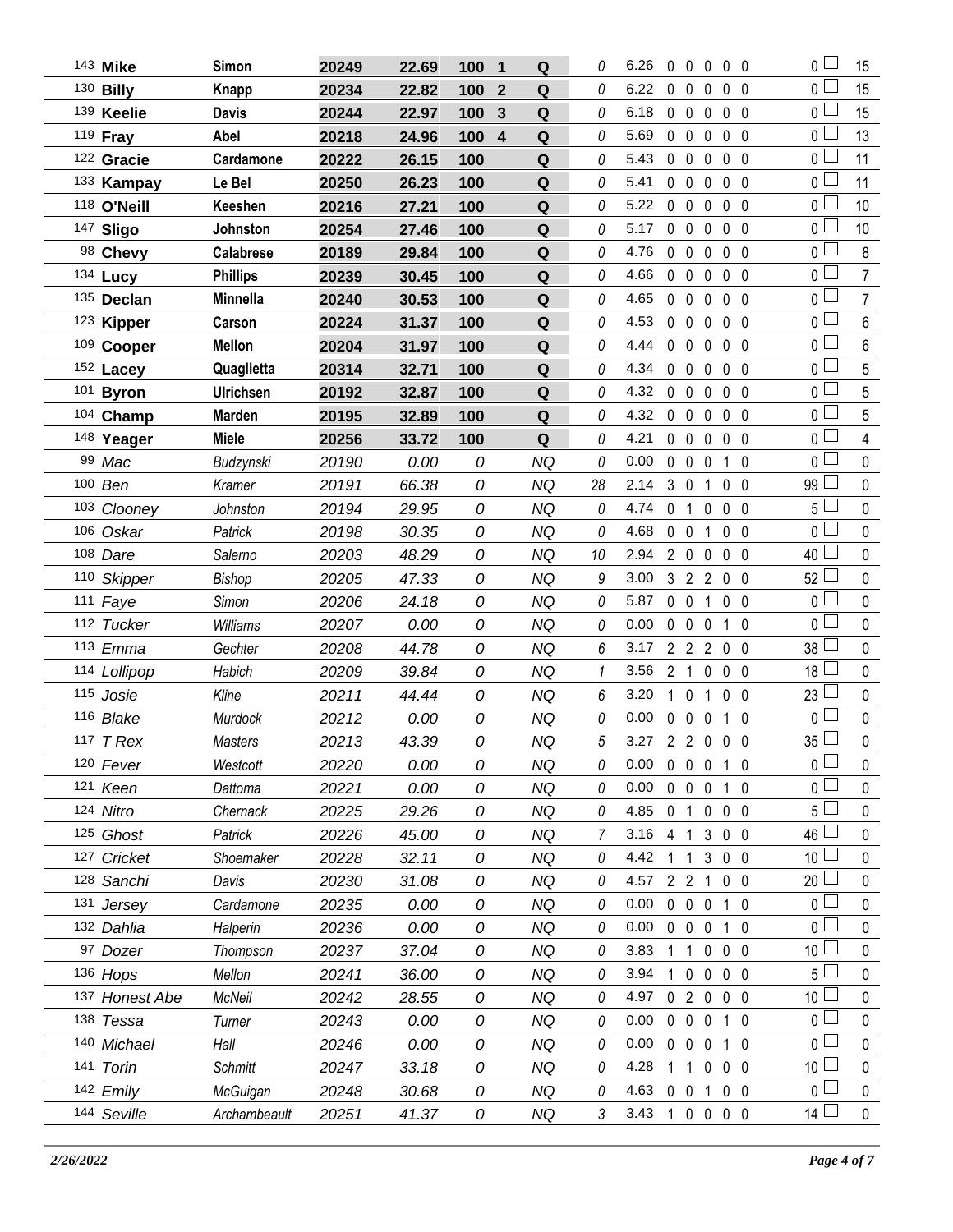|              | 145 Karat          | Haynes         | 20252             | 35.17         | 0     | ΝQ                                | 0             | 4.04                       | 1            |                | 2 0            | 0 <sub>0</sub> | 15 <sup>L</sup>     | 0              |
|--------------|--------------------|----------------|-------------------|---------------|-------|-----------------------------------|---------------|----------------------------|--------------|----------------|----------------|----------------|---------------------|----------------|
|              | 149 Jake           | Densten        | 20311             | 40.72         | 0     | <b>NQ</b>                         | 2             | 3.49                       | $\mathbf{0}$ | $\mathbf 0$    | 0              | 0 <sub>0</sub> | 6                   | 0              |
|              | 151 Duncan         | Tendler        | 20313             | 27.79         | 0     | <b>NQ</b>                         | 0             | 5.11                       | 1            | $\mathbf 0$    | 0              | 0 <sub>0</sub> | 5 I                 | $\mathbf{0}$   |
|              | 153 Finley         | Nydam          | 20316             | 31.91         | 0     | <b>NQ</b>                         | 0             | 4.45                       | 1            | $\overline{1}$ | 0              | 0 <sub>0</sub> | 10                  | 0              |
|              | 102 Halley         | <b>Burnett</b> | 20193             | 0.00          | 0     | <b>ABS</b>                        | 0             | 0.00                       | $\Omega$     | $\mathbf 0$    | $\mathbf{0}$   | 0 <sub>0</sub> | 0 L                 | 0              |
|              | 105 TiAmo          | Rocco          | 20196             | 0.00          | 0     | <b>ABS</b>                        | 0             | 0.00                       | 0            | $\mathbf 0$    | 0              | $0\quad 0$     | $\overline{0}$      | $\mathbf 0$    |
|              | 107 Thrill         | Frank          | 20200             | 0.00          | 0     | <b>ABS</b>                        | 0             | 0.00                       | $\mathbf 0$  | $\mathbf 0$    | 0              | 0 <sub>0</sub> | 0 L                 | 0              |
|              | 126 Cowboy         | Rocco          | 20227             | 0.00          | 0     | <b>ABS</b>                        | 0             | 0.00                       | $\mathbf{0}$ | $\mathbf 0$    | $\mathbf{0}$   | 0 <sub>0</sub> | 0 <sup>1</sup>      | 0              |
|              | 129 Chick          | Mosner         | 20233             | 0.00          | 0     | <b>ABS</b>                        | 0             | 0.00                       | $\Omega$     | $\mathbf 0$    | $\mathbf{0}$   | 0 <sub>0</sub> | 0 <sup>1</sup>      | 0              |
|              | 150 Ben            | Dynarski       | 20312             | 0.00          | 0     | <b>ABS</b>                        | 0             | 0.00                       | $\mathbf 0$  | $\mathbf 0$    | 0              | 0 <sub>0</sub> | $\overline{0}$      | $\mathbf 0$    |
|              | Class Hgt: 24      |                | <b>Yards: 142</b> |               |       | <b>SCT: 40</b>                    |               |                            |              |                |                |                |                     |                |
|              | 182 Roxy           | Knecht         | 24273             | 25.53         | 100   | $\overline{\mathbf{1}}$<br>Q      | 0             | 5.56                       | $\mathbf{0}$ | $\mathbf{0}$   | $\mathbf{0}$   | 0 <sub>0</sub> | 0 l                 | 14             |
|              | 177 Trudy          | Carberry       | 24266             | 26.95         | 100   | ${\bf Q}$<br>$\boldsymbol{2}$     | 0             | 5.27                       | 0            | $\mathbf 0$    | 0              | $0\quad 0$     | 0 <sub>1</sub>      | 13             |
|              | 185 Shambhu        | <b>Thorpe</b>  | 24276             | 27.70         | 100   | $\mathbf{3}$<br>$\mathbf Q$       | 0             | 5.13                       | $\mathbf{0}$ | $\mathbf 0$    | 0              | 0 <sub>0</sub> | 0 l                 | 12             |
|              | 174 Lobo           | Davis          | 24264             | 32.46         | 100 4 | Q                                 | 0             | 4.37                       | 0            | $\mathbf 0$    | 0              | 0 <sub>0</sub> | 0 <sub>0</sub>      | $\overline{7}$ |
|              | 187 Piston         | <b>Buttion</b> | 24275             | 35.27         | 100   | Q                                 | 0             | 4.03                       | $\mathbf{0}$ | $\mathbf 0$    | $\mathbf{0}$   | 0 <sub>0</sub> | $\overline{0}$      | 4              |
|              | 175 Tsavo          | <b>Odgers</b>  | 24265             | 35.87         | 100   | ${\bf Q}$                         | 0             | 3.96                       | 0            | $\mathbf 0$    | 0              | $0\quad 0$     | $\overline{0}$      | $\overline{4}$ |
|              | 169 Juvi           | <b>Buttion</b> | 24258             | 50.91         | 0     | <b>NQ</b>                         | 10            | 2.79                       | $\mathbf{1}$ | 0              | 0              | 0 <sub>0</sub> | 35                  | 0              |
|              | 172 Topper         | Shoemaker      | 24259             | 0.00          | 0     | NQ                                | 0             | 0.00                       | $\mathbf{0}$ | $\mathbf 0$    | $\mathbf{0}$   | $1\quad0$      | 0 <sup>1</sup>      | $\mathbf 0$    |
|              | 173 Benji          | Archambeault   | 24260             | 31.52         | 0     | <b>NQ</b>                         | 0             | 4.51                       | 1            | $\mathbf{1}$   | 1              | 0 <sub>0</sub> | 10                  | 0              |
|              | 171 Kai            | Thorpe         | 24261             | 39.36         | 0     | NQ                                | 0             | 3.61                       | $\mathbf{1}$ | -1             | 1              | $0\quad 0$     | 10 <sup>1</sup>     | 0              |
|              | 170 Doc            | McIlhenny      | 24262             | 32.36         | 0     | <b>NQ</b>                         | 0             | 4.39                       | $\mathbf{1}$ | $\mathbf 0$    | 1              | 0 <sub>0</sub> | 5 L                 | 0              |
|              | 176 Swizzle        | <b>Buttion</b> | 24267             | 41.25         | 0     | ΝQ                                |               | 3.44                       | 3            | 1              | $\overline{2}$ | 0 <sub>0</sub> | 23                  | $\pmb{0}$      |
|              | 179 Pivot          | <b>Borden</b>  | 24269             | 32.01         | 0     | <b>NQ</b>                         | 0             | 4.44                       | 1            | 1              | 1              | 0 <sub>0</sub> | 10                  | 0              |
|              | 180 Joseph         | Koziatek       | 24270             | 50.15         | 0     | <b>NQ</b>                         | 10            | 2.83                       | 5            | 1              | 1              | $0\quad 0$     | 60<br>$\Box$        | 0              |
|              | 183 Cabbie         | <b>Buttion</b> | 24271             | 0.00          | 0     | <b>NQ</b>                         | 0             | 0.00                       | $\mathbf{0}$ | $\overline{0}$ | 0              | $1\quad0$      | 0                   | $\mathbf 0$    |
|              | 184 Dublin         | McIlhenny      | 24274             | 35.58         | 0     | ΝQ                                | 0             | 3.99                       | $\mathbf{1}$ | $\mathbf 0$    | 1              | $0\quad 0$     | 5 ∟                 | 0              |
|              | 186 Caliente       | Silver         | 24325             | 37.37         | 0     | <b>NQ</b>                         | 0             | 3.80                       |              | 4 <sub>2</sub> | 3              | 0 <sub>0</sub> | 30                  | 0              |
|              | 178 Garbo          | Chardavoyne    | 24268             | 0.00          | 0     | <b>ABS</b>                        | 0             | 0.00                       | $\mathbf 0$  | $\mathbf 0$    | $\mathbf 0$    | 0 <sub>0</sub> | 0 <sub>0</sub>      | $\pmb{0}$      |
|              | 181 Declan         | Solakian       | 24272             | 0.00          | 0     | ABS                               | 0             | $0.00 \t0 \t0 \t0 \t0 \t0$ |              |                |                |                | 0 <sub>1</sub>      | $\mathbf 0$    |
|              | Class Hgt: 24C     |                | <b>Yards: 142</b> |               |       | <b>SCT: 38</b>                    |               |                            |              |                |                |                |                     |                |
|              | 190 Titan          | Keens          | 24C277            | 26.14         | 1001  | $\mathbf Q$                       | $\mathcal{O}$ | 5.43 0 0 0 0 0             |              |                |                |                | 0 <sub>1</sub>      | 11             |
|              | <b>SAT-2</b>       | <b>JWW</b>     |                   | NOV P         |       |                                   |               |                            |              |                |                |                |                     |                |
| <b>RO</b>    | <b>Call Name</b>   | Handler        | Armband           | Time          |       | Score Place/Qualified Sec Ovr YPS |               |                            |              |                | R W F E T      |                | Total F Tie MachPts |                |
|              | Class Hgt: 08      |                | <b>Yards: 105</b> |               |       | <b>SCT: 47</b>                    |               |                            |              |                |                |                |                     |                |
|              | <sup>1</sup> Sasha | Schwing        | 08015             | 0.00          | 0     | NQ                                | 0             | 0.00                       |              |                | 0 0 0 1 0      |                | 0 <sub>l</sub>      | $\mathbf 0$    |
|              | <sup>2</sup> Lia   | Cashwiler      | 08016             | 0.00          | 0     | NQ                                | 0             | $0.00 \t0 \t0 \t0 \t1 \t0$ |              |                |                |                | 0 <sub>0</sub>      | $\mathbf 0$    |
|              | <b>SAT-2</b>       | <b>JWW</b>     |                   | <b>OPEN P</b> |       |                                   |               |                            |              |                |                |                |                     |                |
| RO Call Name |                    | Handler        | Armband           | Time          |       | Score Place/Qualified Sec Ovr YPS |               |                            |              |                | R W F E T      |                | Total F Tie MachPts |                |
|              | Class Hgt: 16      |                | <b>Yards: 134</b> |               |       | <b>SCT: 43</b>                    |               |                            |              |                |                |                |                     |                |
|              | <sup>5</sup> Lexie | <b>Sankus</b>  | 16003             | 30.80         | 1001  | Q                                 | $\theta$      | 4.35 0 0 0 0 0             |              |                |                |                | 0 <sub>0</sub>      | 0              |
|              | Class Hgt: 20      |                | <b>Yards: 134</b> |               |       | <b>SCT: 46</b>                    |               |                            |              |                |                |                |                     |                |
|              |                    |                |                   |               |       |                                   |               |                            |              |                |                |                | 0 <sub>l</sub>      |                |
|              | 14 Tom             | Wittke         | 20004             | 0.00          | 0     | ABS                               | 0             | $0.00 \t0 \t0 \t0 \t0 \t0$ |              |                |                |                |                     | $\mathbf 0$    |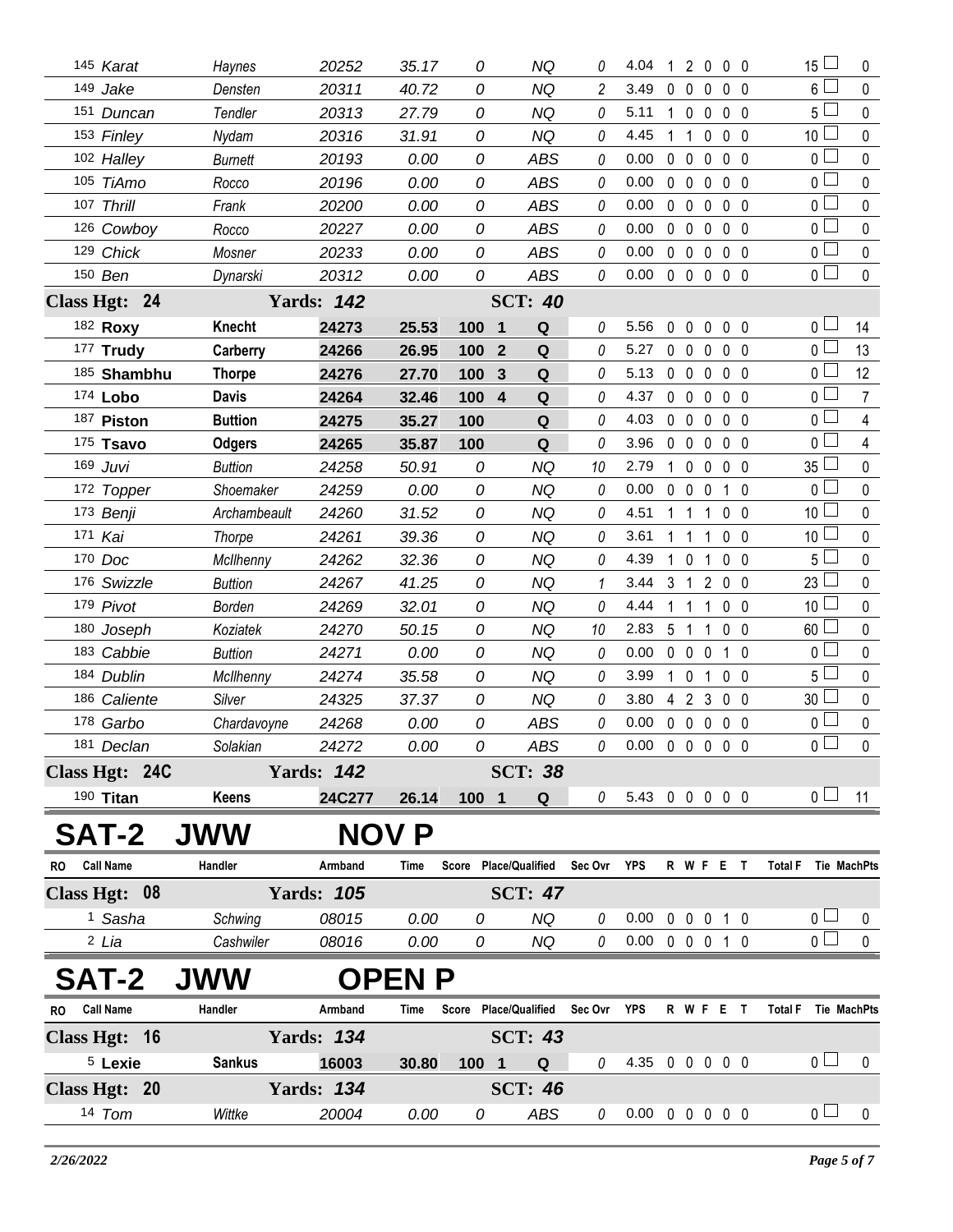|    |                        | <b>SAT-2 JWW</b>      | EX P              |       |                  |                       |                 |                            |                   |              |                  |                |                     |              |
|----|------------------------|-----------------------|-------------------|-------|------------------|-----------------------|-----------------|----------------------------|-------------------|--------------|------------------|----------------|---------------------|--------------|
| RO | <b>Call Name</b>       | Handler               | Armband           | Time  |                  | Score Place/Qualified | Sec Ovr         | YPS                        |                   |              | <b>R W F E T</b> |                | <b>Total F</b>      | Tie MachPts  |
|    | Class Hgt: 08          |                       | <b>Yards: 134</b> |       |                  | <b>SCT: 46</b>        |                 |                            |                   |              |                  |                |                     |              |
|    | 27 Basil               | Teller                | 08138             | 40.22 | 0                | <b>NQ</b>             | 0               | 3.33 2 0 0 0 0             |                   |              |                  |                | 10 <sup>1</sup>     | $\mathbf 0$  |
|    | Class Hgt: 16          |                       | <b>Yards: 142</b> |       |                  | <b>SCT: 43</b>        |                 |                            |                   |              |                  |                |                     |              |
|    | 96 Pinky               | Teti                  | 16281             | 34.84 | 0                | <b>NQ</b>             | 0               | 4.08 4 1 1 0 0             |                   |              |                  |                | $25 \Box$           | $\mathbf 0$  |
|    | Class Hgt: 20          |                       | <b>Yards: 142</b> |       |                  | <b>SCT: 45</b>        |                 |                            |                   |              |                  |                |                     |              |
|    | 167 Oshie              | Mangels               | 20288             | 42.22 | 0                | <b>NQ</b>             | 0               | 3.36                       |                   |              | 2 0 2 0 0        |                | 10 <sup>1</sup>     | $\mathbf 0$  |
|    | 168 Tessa              | <b>Bruder</b>         | 20289             | 51.60 | 0                | <b>NQ</b>             | $6\overline{6}$ | 2.75 3 2 1 0 0             |                   |              |                  |                | 43 <sup>L</sup>     | $\mathbf 0$  |
|    | <b>SAT-2</b>           | <b>JWW</b>            |                   | MAS P |                  |                       |                 |                            |                   |              |                  |                |                     |              |
| RO | <b>Call Name</b>       | Handler               | Armband           | Time  |                  | Score Place/Qualified | Sec Ovr         | <b>YPS</b>                 |                   |              | R W F E T        |                | Total F Tie MachPts |              |
|    | Class Hgt: 04          |                       | <b>Yards: 134</b> |       |                  | <b>SCT: 49</b>        |                 |                            |                   |              |                  |                |                     |              |
|    | <sup>2</sup> Carly Rae | <b>Shepter-Garges</b> | 04057             | 40.40 | 0                | <b>NQ</b>             | 0               | 3.32                       |                   |              | 1 0 0 0 0        |                | 5 <sub>1</sub>      | 0            |
|    | $3$ Mo                 | Krivanich             | 04058             | 47.25 | 0                | <b>NQ</b>             | 0               | 2.84 2 2 1                 |                   |              |                  | 0 <sub>0</sub> | $20 \Box$           | $\mathbf 0$  |
|    | <sup>1</sup> Jasmine   | Scheiner              | 04060             | 0.00  | 0                | NQ                    | 0               | 0.00                       | $0\quad 0\quad 0$ |              | 1 0              |                | 0 <sup>2</sup>      | $\pmb{0}$    |
|    | <sup>4</sup> Zee       | Moyer                 | 04061             | 41.63 | 0                | <b>NQ</b>             | 0               | 3.22                       |                   |              | 1 0 0 0 0        |                | 5 <sub>1</sub>      | $\pmb{0}$    |
|    | <sup>5</sup> Kendall   | Scheiner              | 04062             | 0.00  | 0                | <b>NQ</b>             | $\theta$        | $0.00 \t 0 \t 0 \t 0$      |                   |              | 1 0              |                | 0 L                 | $\mathbf 0$  |
|    | Class Hgt: 08          |                       | <b>Yards: 134</b> |       |                  | <b>SCT: 46</b>        |                 |                            |                   |              |                  |                |                     |              |
|    | 23 Tarlton             | Paull                 | 08070             | 40.39 | $100 1$          | Q                     | 0               | 3.32                       |                   |              | 00000            |                | 0 <sub>1</sub>      | 5            |
|    | 17 Dillon              | Gurney                | 08063             | 41.56 | 0                | <b>NQ</b>             | 0               | 3.22                       | 201               |              |                  | $0\quad 0$     | 10 <sup>1</sup>     | $\pmb{0}$    |
|    | 18 Aeryn               | Midura                | 08064             | 31.31 | 0                | <b>NQ</b>             | 0               | 4.28                       | 1 1 1             |              |                  | $0\quad 0$     | 10 <sup>1</sup>     | $\pmb{0}$    |
|    | 19 Madyson             | Rissmiller            | 08066             | 42.83 | 0                | <b>NQ</b>             | 0               | 3.13                       | 201               |              |                  | $0\quad 0$     | 10 <sup>2</sup>     | 0            |
|    | 21 Jeter               | Logan                 | 08068             | 39.32 | 0                | <b>NQ</b>             | 0               | 3.41                       |                   |              | 2 0 0 0 0        |                | 10 <sup>L</sup>     | $\pmb{0}$    |
|    | 22 Heyu                | Marshall              | 08069             | 0.00  | 0                | <b>NQ</b>             | 0               | 0.00                       | $0\quad 0\quad 0$ |              |                  | 1 0            | 0 <sub>0</sub>      | $\pmb{0}$    |
|    | 25 Cruise              | Prekop                | 08074             | 0.00  | 0                | <b>NQ</b>             | 0               | 0.00                       | $0\quad 0\quad 0$ |              |                  | 1 0            | 0 <sup>1</sup>      | $\mathbf 0$  |
|    | <sup>20</sup> Bryce    | Hunter                | 08067             | 0.00  | 0                | <b>ABS</b>            | 0               | 0.00                       | $0\quad 0$        | $\mathbf{0}$ |                  | 0 <sub>0</sub> | 0 <sub>0</sub>      | $\pmb{0}$    |
|    | 24 Sully               | MacLeod               | 08073             | 0.00  | 0                | <b>ABS</b>            | 0               | 0.00                       | $0\quad 0$        | $\mathbf 0$  |                  | 0 <sub>0</sub> | $\overline{0}$      | 0            |
|    | 26 Kuma                | Kato                  | 08076             | 0.00  | 0                | ABS                   | 0               | $0.00 \t0 \t0 \t0 \t0 \t0$ |                   |              |                  |                | 0 <sup>1</sup>      | 0            |
|    | Class Hgt: 12          |                       | <b>Yards: 138</b> |       |                  | <b>SCT: 44</b>        |                 |                            |                   |              |                  |                |                     |              |
|    | 47 Adele               | Ellwanger             | 12086             | 0.00  | 0                | <b>AIS</b>            | 0               | 0.00                       | $0\quad 0$        | $\mathbf 0$  |                  | $0\quad 0$     | 0 l                 | 0            |
|    | 45 Zephyr              | <b>Evans</b>          | 12083             | 29.50 | 100 1            | Q                     | 0               | 4.68                       | $0\quad 0$        | $\mathbf 0$  |                  | 0 <sub>0</sub> | 0 l                 | 14           |
|    | 44 Joey                | <b>Albrizio</b>       | 12080             | 30.55 | 100 <sub>2</sub> | Q                     | 0               | 4.52                       | $0\quad 0\quad 0$ |              |                  | $0\quad 0$     | 0 <sup>1</sup>      | 13           |
|    | 43 Lira                | Schachte              | 12079             | 27.49 | 0                | ΝQ                    | 0               | 5.02                       | $1\quad1$         | 1            |                  | $0\quad 0$     | 10 <sup>1</sup>     | 0            |
|    | 46 Mica                | Brown                 | 12085             | 44.43 | 0                | <b>NQ</b>             | 0               | 3.11                       | $2 \t2 \t1$       |              |                  | $0\quad 0$     | 20 <sup>1</sup>     | $\mathbf 0$  |
|    | Class Hgt: 16          |                       | <b>Yards: 142</b> |       |                  | <b>SCT: 43</b>        |                 |                            |                   |              |                  |                |                     |              |
|    | 91 Mackenzie           | <b>Sullivan</b>       | 16106             | 36.06 | 100 1            | Q                     | 0               | 3.94                       |                   |              | 00000            |                | 0 <sub>0</sub>      | 6            |
|    | 87 Lark                | <b>Mandich-Steige</b> | 16100             | 37.25 | 100 <sub>2</sub> | Q                     | 0               | 3.81                       | $0\quad 0\quad 0$ |              |                  | $0\quad 0$     | 0 <sup>2</sup>      | 5            |
|    | 95 Mia                 | <b>Kline</b>          | 16283             | 39.41 | 100 3            | Q                     | 0               | 3.60                       | $0\quad 0$        | $\mathbf 0$  |                  | 0 <sub>0</sub> | 0 l                 | 3            |
|    | 79 Freddy              | Lackey                | 16102             | 41.87 | 100 4            | Q                     | 0               | 3.39                       | $0\quad 0\quad 0$ |              |                  | $0\quad 0$     | 0 <sub>0</sub>      | $\mathbf{1}$ |
|    | 80 Dino                | Grasso                | 16088             | 37.86 | 0                | NQ                    | 0               | 3.75                       | $0$ 1 $0$         |              |                  | $0\quad 0$     | 5 <sup>1</sup>      | 0            |
|    | 81 Maven               | Rhyshek               | 16089             | 39.80 | 0                | <b>NQ</b>             | 0               | 3.57                       | 200               |              |                  | $0\quad 0$     | 10 <sup>1</sup>     | 0            |
|    | 77 Fiasco              | Thompson              | 16090             | 35.49 | 0                | <b>NQ</b>             | 0               | 4.00                       | 1 0               | $\mathbf 0$  |                  | 0 <sub>0</sub> | 5 <sup>1</sup>      | 0            |
|    | 82 Harbor              | Nydam                 | 16091             | 34.79 | 0                | NQ                    | 0               | 4.08 1 1 1 0 0             |                   |              |                  |                | 10 <sup>1</sup>     | $\mathbf 0$  |